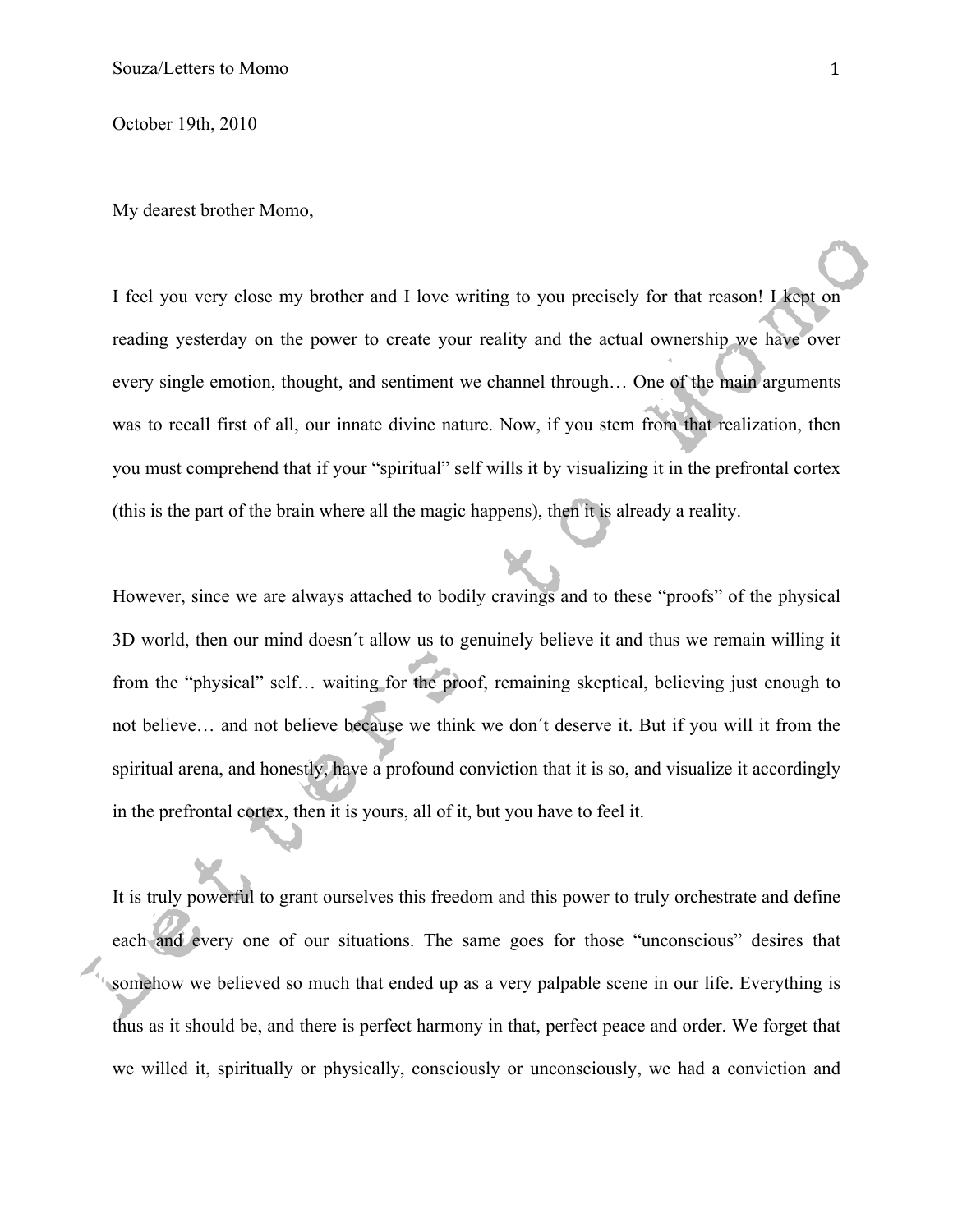what we are living is a perfect representation of those intentions and things that we funneled through… Perfect harmony, order, and balance. Therefore we are not victims of circumstance. We cannot claim "we didn't know". We cannot grant ourselves the privilege of remaining ignorant, of saying "but I thought it would be different".

If we take enough time to dig deep enough, we can unmask our true intentions, bring them out of the unconscious sphere and negotiate their validity in the conscious sphere. We should give ourselves this right, for we sunk these intentions deep into our chest, and we must be courageous enough to face them before we face them in the external reality. If we still will them, then so be it, but what if we can change them? What if we can revisit them and negotiate their truth? What if we can ask ourselves, what do we really, but honestly and really, want? What would be easier? Would it be easier to acknowledge that we secretly hoped for failure because it might give us a tempting chance to feel sorry for ourselves? Or did we hope for failures because we sincerely believed we don't deserve the success? Or do we simply want a "less than optimal" scenario so we can simply find a more optimal scenario in something else and thus even out the score?

Remember that we are constantly seeking pain because we believe that only from a state of pain could we first seek and then find pleasure… How ironic right? So we continually chastise ourselves and force ourselves to fail because we need the pain to then seek the pleasure. We forget that we own every ounce of pleasure that we could possibly endure, simply if we want to claim the right of ownership. Thus, once we remember that our pleasure is ours to give and receive, then we can do without the pain, and simply stick to the pleasure principle… That way there is no need to fail, no need to suffer, there is only the absolute realization that we WANT